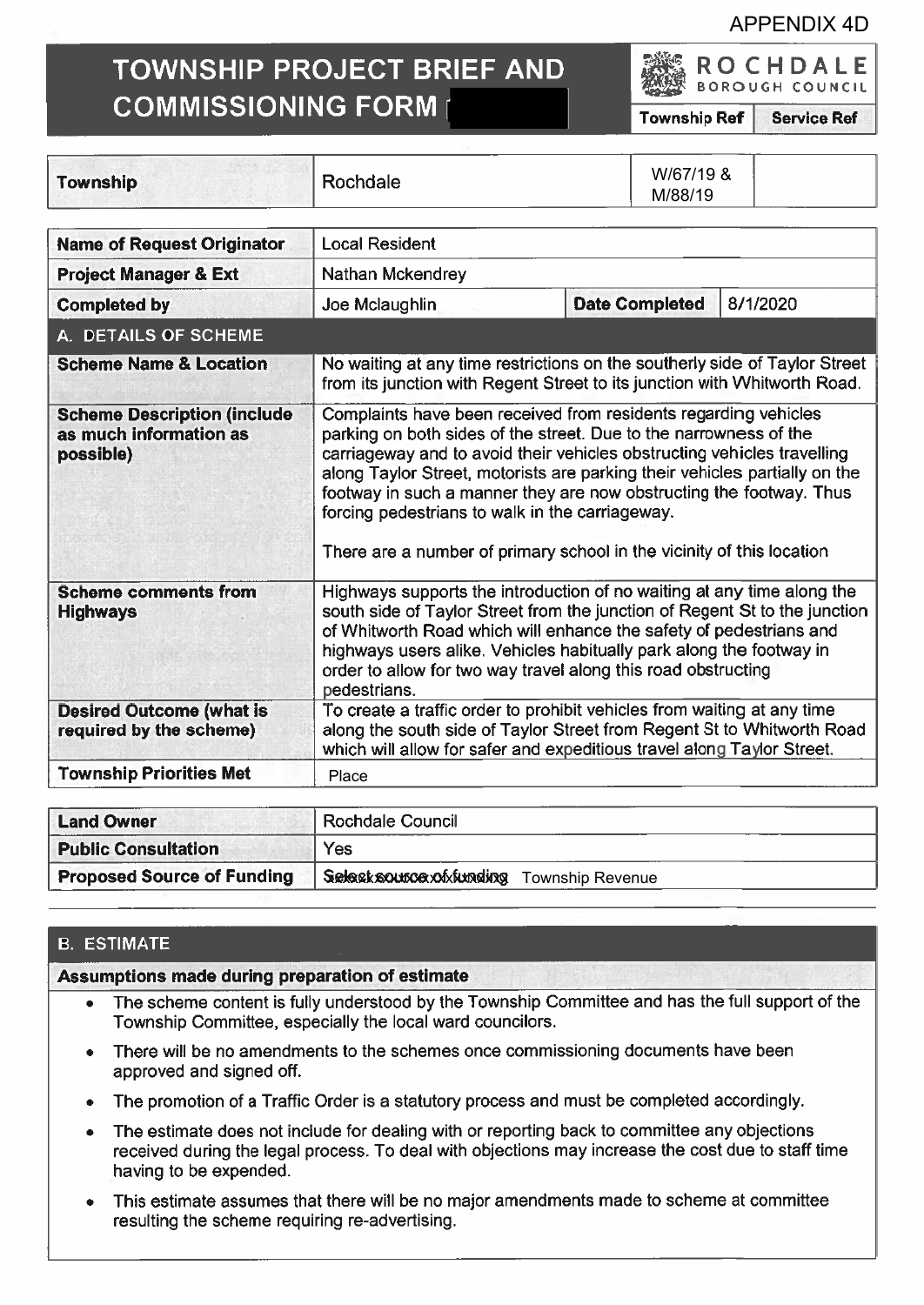#### Risks that may change estimate

- . Objections being received during the legal process or amendments made to the scheme during its development will result in additional costs.
- The scheme requires amendments so as to satisfy the requirements of the emergency services or TfGM.
- Ward Councillors require further information, justification or scheme content.

| <b>Total Estimated Fees</b>                                | £3500 |                  |  |
|------------------------------------------------------------|-------|------------------|--|
| <b>Total Estimated Works Costs</b>                         | £500  |                  |  |
| <b>**Total Cost</b><br>Estimate valid for a 6 month period | £4000 |                  |  |
| <b>Amount Approved by Township</b>                         |       | <b>Cost Code</b> |  |

#### C. TIMESCALES

| <b>Estimated Start Date</b> | To be assessed on receipt of the signed commissioning document. |
|-----------------------------|-----------------------------------------------------------------|
|-----------------------------|-----------------------------------------------------------------|

#### Evidence

- A start date will be identified once the commissioning document has been approved and received by Highways, this will be depend on staff availability and workload.
- $\bullet$   $\;\;$  It is envisaged that a start date will be within 6 months of receiving the commission.
- Evidence of the work commencing will be the expenditure of fees

|  | <b>Completion Date</b> | Dependent on start date but will be at least 6 months after<br>commencement of design |
|--|------------------------|---------------------------------------------------------------------------------------|
|--|------------------------|---------------------------------------------------------------------------------------|

#### Evidence

- .A completion date will be dependent on the availability of staff both in Highways and Legal.
- . $\bullet$  It will also be dependent on the level of objection should that be the case.
- $\bullet$   $\;\;$  Evidence of the completion of works on site and settlement of final account

| <b>D. AUTHORISATION</b>                                                                                                         |             |            |
|---------------------------------------------------------------------------------------------------------------------------------|-------------|------------|
| I have read the terms and conditions provided with this form and agree to the funds being<br>allocated as approved at Committee |             |            |
| <b>Date Committee Approved Scheme</b>                                                                                           |             |            |
| <b>Signature of Head of Service</b>                                                                                             | <b>Date</b> | 09/01/2020 |
| <b>Signature of RNWWWAN Townships</b><br><b>@fficer</b> & Communities Manager                                                   | <b>Date</b> |            |
| <b>Signature of Township Chair</b>                                                                                              | <b>Date</b> |            |

|                        | E. BENEFITS/OUTCOMES (FOR COMPLETION BY HIGHWAYS & ENGINEERING SERVICE ONLY) |  |
|------------------------|------------------------------------------------------------------------------|--|
| <b>TAMP Objectives</b> | <b>LTP Criteria</b>                                                          |  |
|                        | <b>Improve Safety</b>                                                        |  |
| <b>Accessibility</b>   | <b>Accident Reduction</b>                                                    |  |